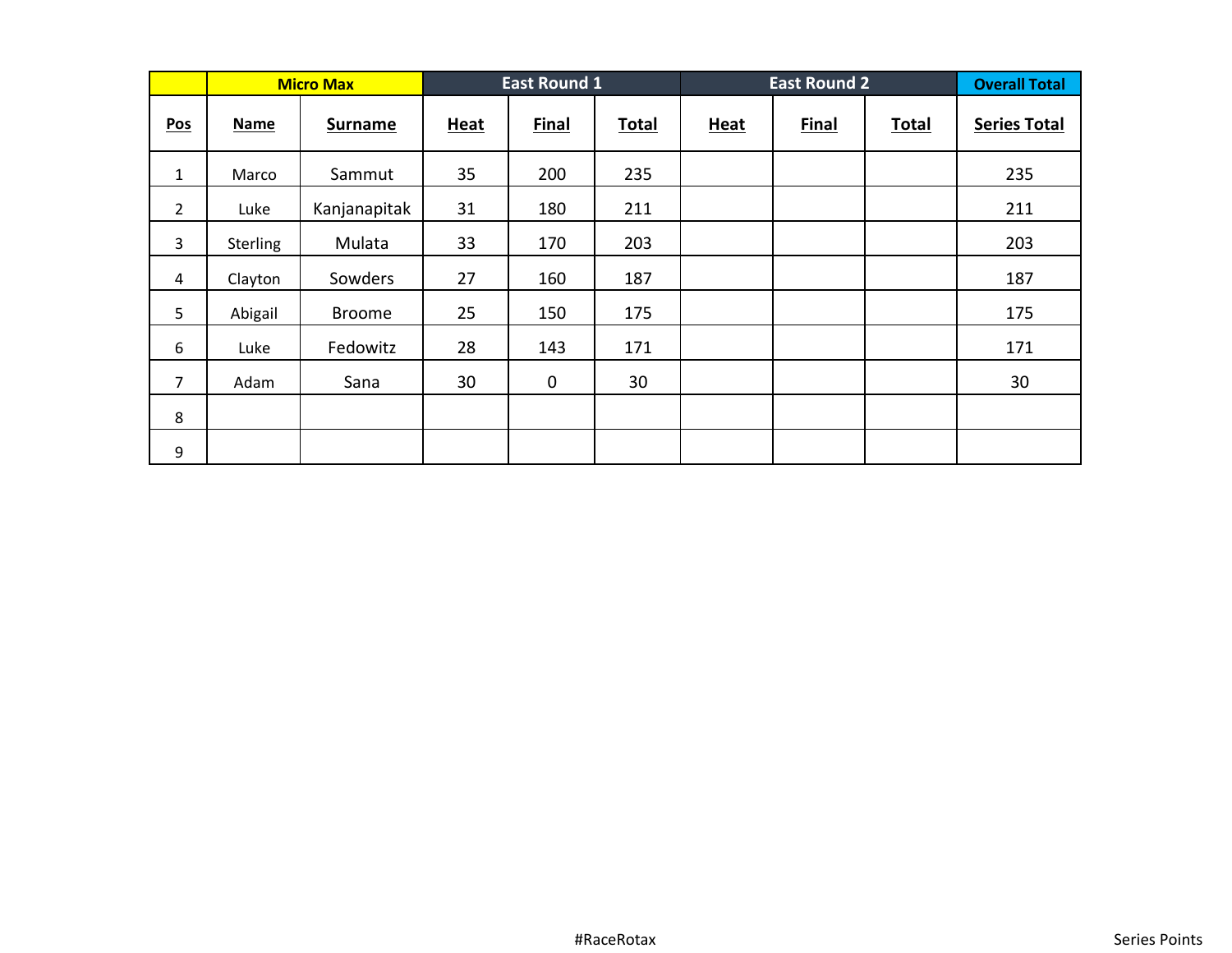|                            |             | <b>Mini Max</b> |             | <b>East Round 1</b> |       |             | <b>East Round 2</b> |              | <b>Overall Total</b> |
|----------------------------|-------------|-----------------|-------------|---------------------|-------|-------------|---------------------|--------------|----------------------|
| $\underline{\mathsf{Pos}}$ | <b>Name</b> | <b>Surname</b>  | <b>Heat</b> | <b>Final</b>        | Total | <b>Heat</b> | <b>Final</b>        | <b>Total</b> | <b>Series Total</b>  |
| $\mathbf{1}$               | Fion        | Shi             | 33          | 200                 | 233   |             |                     |              | 233                  |
| $\overline{2}$             | Nathan      | Holy            | 31          | 180                 | 211   |             |                     |              | 211                  |
| 3                          | Tristan     | Kanjanapitak    | 30          | 170                 | 200   |             |                     |              | 200                  |
| 4                          | Sebastian   | Rist            | 35          | $\mathbf 0$         | 35    |             |                     |              | 35                   |
| 5                          |             |                 |             |                     |       |             |                     |              |                      |
| $\boldsymbol{6}$           |             |                 |             |                     |       |             |                     |              |                      |
| $\overline{7}$             |             |                 |             |                     |       |             |                     |              |                      |
| 8                          |             |                 |             |                     |       |             |                     |              |                      |
| 9                          |             |                 |             |                     |       |             |                     |              |                      |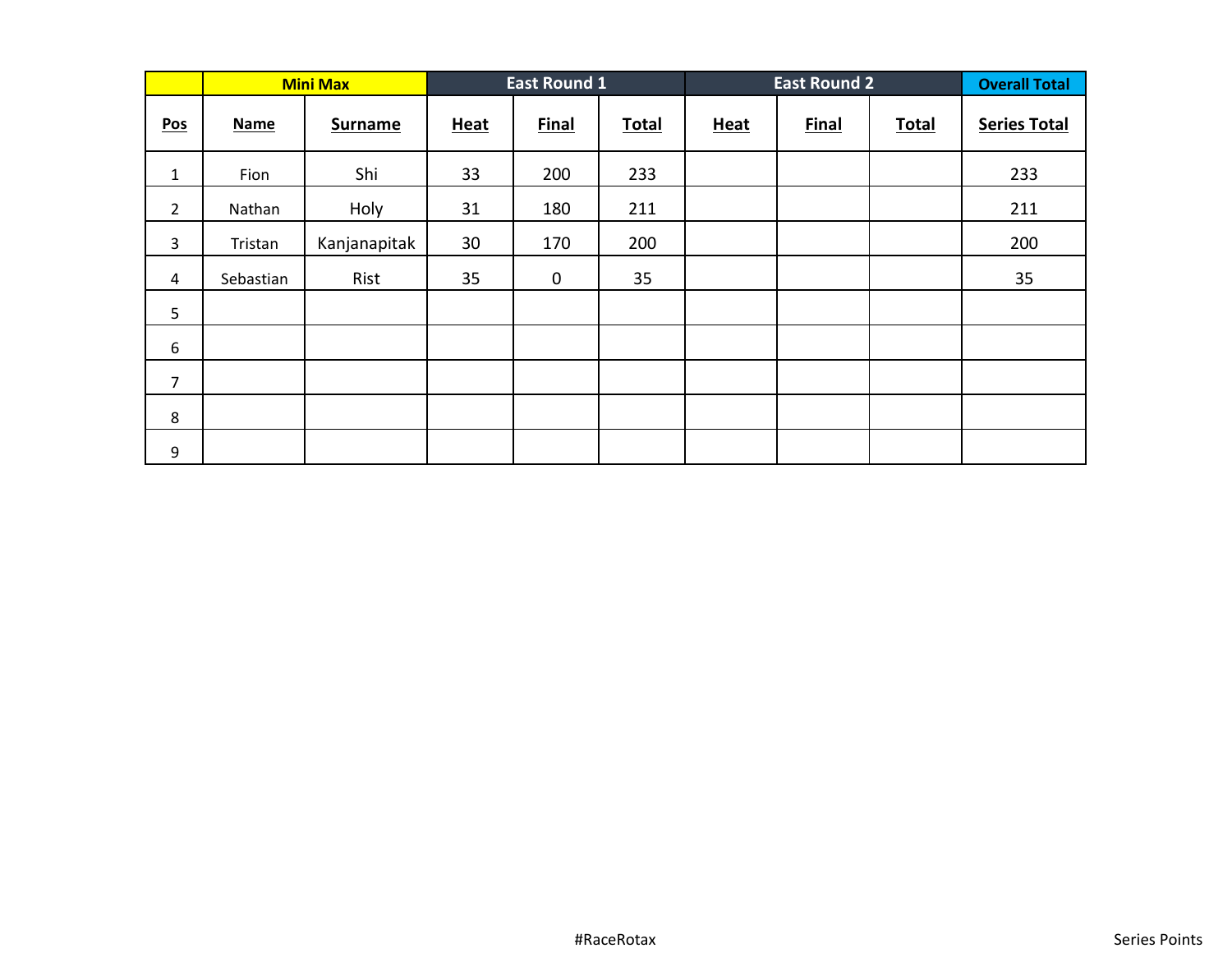|                |             | <b>Junior Max</b> |             | <b>East Round 1</b> |              | <b>East Round 2</b> |              |              | <b>Overall Total</b> |
|----------------|-------------|-------------------|-------------|---------------------|--------------|---------------------|--------------|--------------|----------------------|
| Pos            | <b>Name</b> | <b>Surname</b>    | <b>Heat</b> | <b>Final</b>        | <b>Total</b> | <b>Heat</b>         | <b>Final</b> | <b>Total</b> | <b>Series Total</b>  |
| $\mathbf{1}$   | Ben         | Hernandez         | 35          | 200                 | 235          |                     |              |              | 235                  |
| $\overline{2}$ | Alexander   | Jacoby            | 28          | 180                 | 208          |                     |              |              | 208                  |
| 3              | Ethan       | Goulart           | 33          | 160                 | 193          |                     |              |              | 193                  |
| 4              | Ashton      | Henckel           | 31          | 160                 | 191          |                     |              |              | 191                  |
| 5              | Behr        | Grover            | 27          | 150                 | 177          |                     |              |              | 177                  |
| 6              | Tyler       | Kolshorn          | 30          | 143                 | 173          |                     |              |              | 173                  |
| $\overline{7}$ |             |                   |             |                     |              |                     |              |              |                      |
| 8              |             |                   |             |                     |              |                     |              |              |                      |
| 9              |             |                   |             |                     |              |                     |              |              |                      |
| 10             |             |                   |             |                     |              |                     |              |              |                      |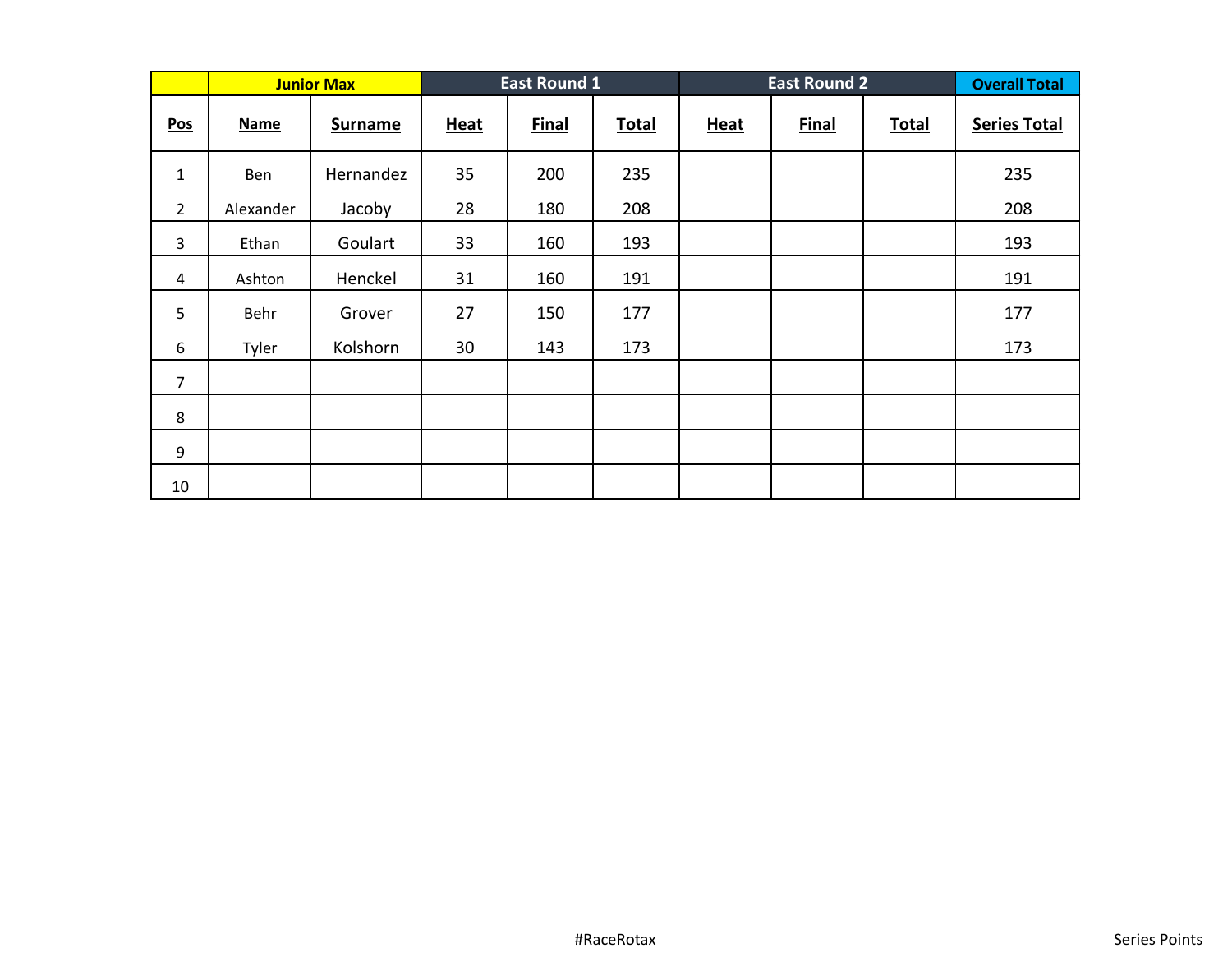|                |             | <b>Senior Max</b> |             | <b>East Round 1</b> |              | <b>East Round 2</b> |              |              | <b>Overall Total</b> |
|----------------|-------------|-------------------|-------------|---------------------|--------------|---------------------|--------------|--------------|----------------------|
| Pos            | <b>Name</b> | <b>Surname</b>    | <b>Heat</b> | <b>Final</b>        | <b>Total</b> | <b>Heat</b>         | <b>Final</b> | <b>Total</b> | <b>Series Total</b>  |
| $\mathbf{1}$   | Aidan       | Fox               | 35          | 200                 | 235          |                     |              |              | 235                  |
| $\overline{2}$ | Yash        | Rampal            | 33          | 170                 | 203          |                     |              |              | 203                  |
| 3              | Matthew     | Goddard           | 30          | 160                 | 190          |                     |              |              | 190                  |
| 4              | Ryan        | Stanton           | 31          | 150                 | 181          |                     |              |              | 181                  |
| 5              | Justin      | White             | 0           | 180                 | 180          |                     |              |              | 180                  |
| 6              | Tim         | Benningfield      | 27          | 143                 | 170          |                     |              |              | 170                  |
| $\overline{7}$ | Shek        | Liu               | 24          | 136                 | 160          |                     |              |              | 160                  |
| 8              | Chris       | Verrino           | 23          | 129                 | 152          |                     |              |              | 152                  |
| 9              | Chris       | Harrower          | 20          | 122                 | 142          |                     |              |              | 142                  |
| 10             | Jack        | Manzari           | 28          | 108                 | 136          |                     |              |              | 136                  |
| 11             | Ryan        | Lawrence          | 19          | 115                 | 134          |                     |              |              | 134                  |
| 12             | <b>Nick</b> | Mercer            | 22          | 101                 | 123          |                     |              |              | 123                  |
| 13             | Indy        | Kassy             | 25          | $\pmb{0}$           | 25           |                     |              |              | 25                   |